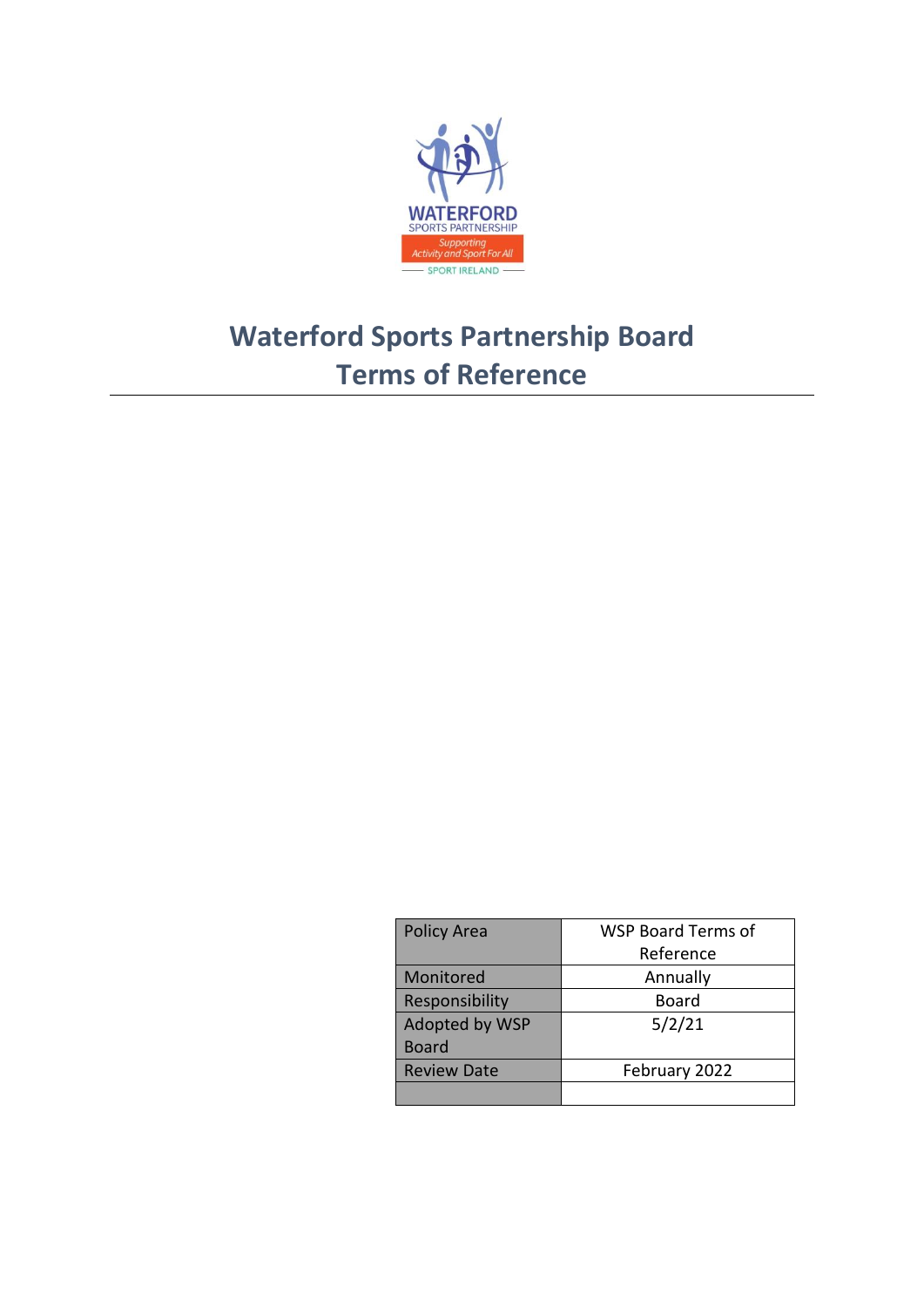# **Waterford Sports Partnership Board Terms of Reference**

Waterford Sports Partnership (WSP) was established in 2002 and was incorporated in Ireland, in November 2003, as a company limited by guarantee under the Companies Act 2014. The WSP registered office is Civic Offices, Dungarvan, Co. Waterford and the company registration number is 378713.

The main objective of WSP is to increase participation in sport and physical activity in Waterford City and County through the development of quality sporting and physical activity opportunities and to promote an inclusive environment that supports active lifestyles and maximises participation in sport and physical activity.

The Company has adopted a corporate governance regime in accordance with good practice and in compliance with Sport Ireland's Sports Governance Code.

The purpose of this document is to set out the terms of reference of the WSP Board. These terms of reference were approved by the Board on  $5<sup>th</sup>$  February 2021 and are effective from that date.

# **1. Membership**

•The Board shall be comprised of not more than 17 members who are appointed in line with the process for appointment set out in its constitution. The composition of the Board includes;

- Two elected representatives from Waterford City & County Council
- Nominee of CEO of Waterford City & County Council
- Nominee of the HSE General Manager for Waterford City & County
- Nominee of the CEO of Waterford/Wexford ETB
- Manager of delivery agent, or their nominee, of the Rural Development programme for Waterford City & County
- Manager of delivery agent, or their nominee, of the Social Inclusion Community Activation Programme for Waterford City & County
- Head of Development of Waterford Institute of Technology, or their nominee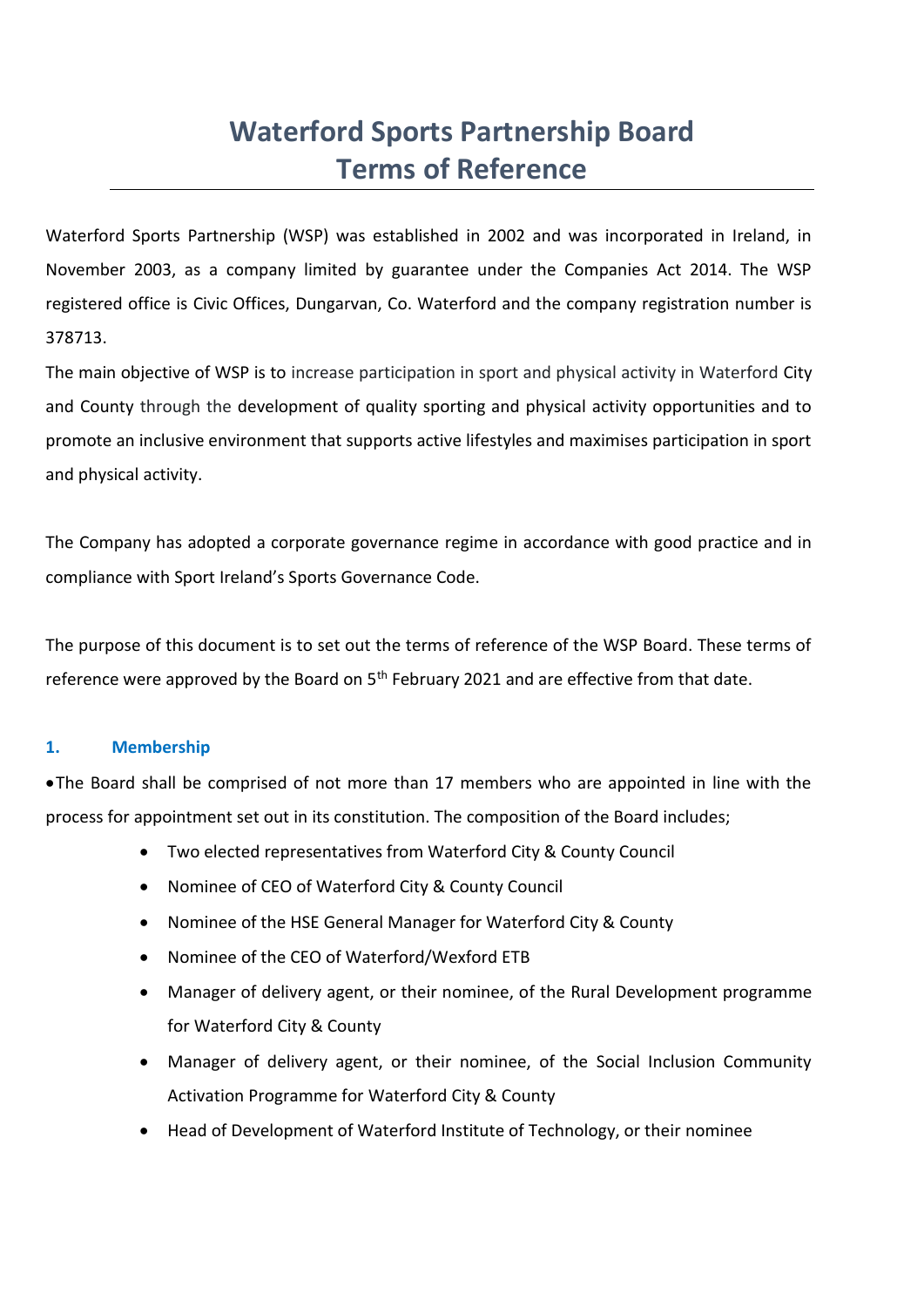• Four members of community and voluntary organisations nominated through processes of Waterford City & County Public Participation network

• Up to three Co-opted members as per Article 13 of WSP constitution (Board to consider specific skill needs, gaps in representation and/or age and gender balance) Provided there is a quorum of six, the Board may act notwithstanding one or more vacancies amongst its members.

•While the terms of Board members nominated by Waterford City & County Council runs concurrently with the term of each new Council i.e. a five-year term, the term for other members is in accordance with the constitution. The precise starting and ending of members' terms are maintained by the Company Secretary.

•While there is no legal requirement that specifies a maximum number of terms which individual Board members should serve, good corporate governance practice suggests an upper limit of two full terms, with a term being five years, of appointment to the Board will apply.

•In the case of agency nominees, WSP will advise the nominating bodies regarding WSP requirements with regard to skill sets, gender, experience etc. However, WSP recognises the final decision regarding nomination lies with the relevant statutory body and exceptions to the limitation to 2 terms of office may arise.

•The chairperson of the Board shall be elected from amongst the members of the Board, by the Board, in line with the constitution. The chairperson shall hold office for one term as chair and for no more than three years.

•In the absence of the chairperson, if there is a vice chairperson, they shall chair the meeting. If there is no deputy chairperson or a deputy chairperson is not present, then the remaining members present shall elect one of their number to chair the meeting.

•In general, only members of the Board have the right to attend Board meetings. However, the sports co-ordinator (although he/she will not be a member of the Board) will ordinarily be invited to attend and take part in discussions at meetings (although not vote)). Furthermore, the sports co-ordinator must attend any meeting of the Board if requested to do so having regard to the due performance of his or her functions. Other individuals such as external advisers or staff members may be invited to attend for all or part of any meeting, as and when appropriate as necessary.

#### **2. Secretary of the Board**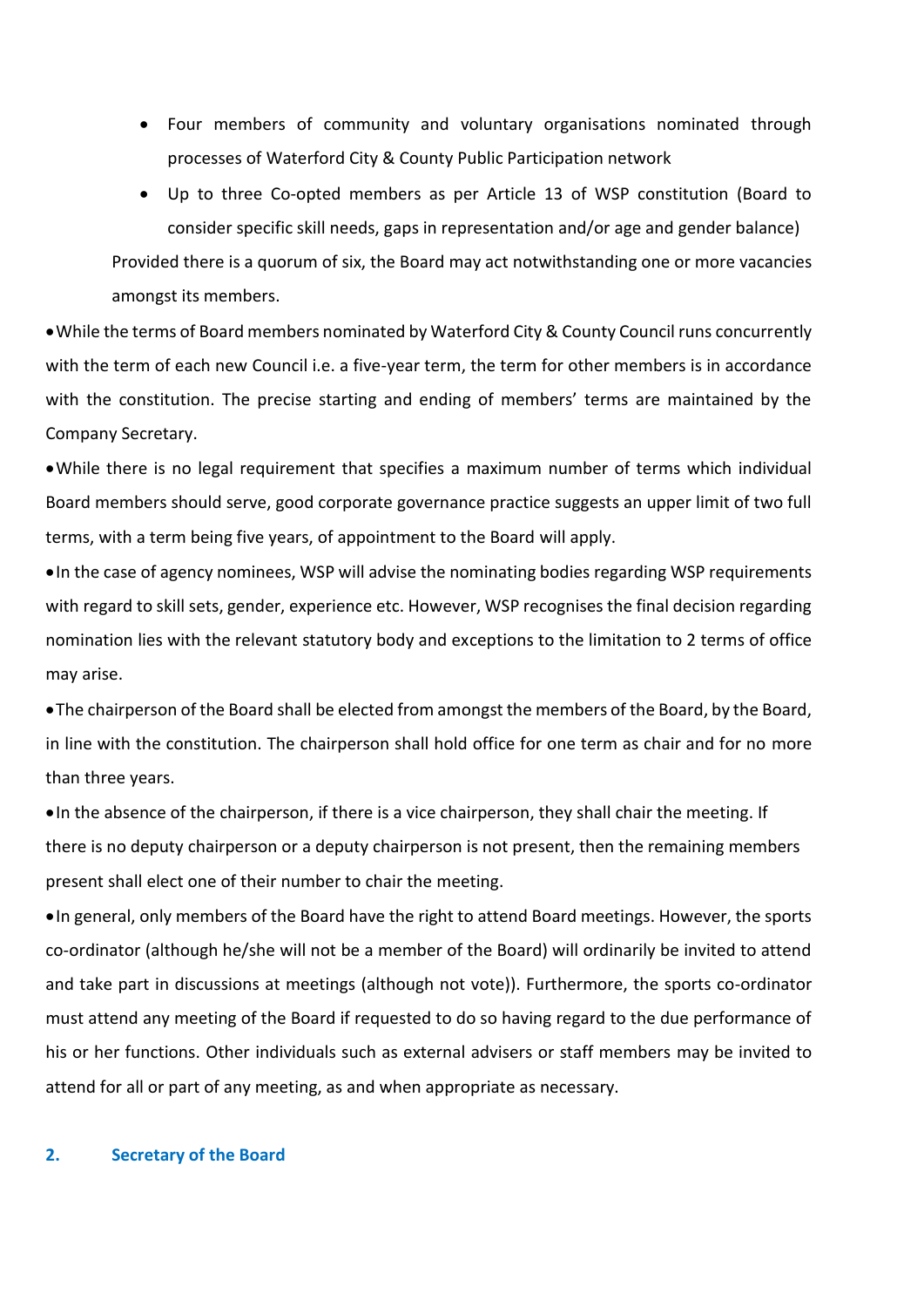•The sports co-ordinator is required to assist the members of the Board in the performance of their functions in such a manner as those members may require.

•The sports co-ordinator (and his/her staff) will provide the secretariat function to the Board and should support the Board in the exercise of its functions and should provide administrative and other supports to the Board and to the chairperson in carrying out his/her role.

•The Secretariat role includes: -

- ensuring that the Board receives information and papers in a timely manner to enable full and proper consideration to be given to the issues and;

- responsibility for the formal induction of new members of the Board and organising mentoring for Board members where required.

# **3. Quorum – Meetings Procedure**

•A quorum of six is required for a meeting of WSP Board as per the constitution. A duly convened meeting of the Board at which a quorum is present shall be competent to exercise all or any of the authorities, powers and discretions vested in or exercisable by the Board.

•There is an expectation of 100% attendance at all Board meetings. Records of attendance of Board meetings are maintained and will be made available to nominating bodies should re-appointment of an existing Board member be proposed.

•Every decision taken at a Board meeting shall be determined by a majority of the votes of the members present and voting on the question, and in the case of an equal division of votes the chairperson of the meeting shall be given a second or casting vote save where the question is the election of the chairperson of the Board.

•Subject to any specific legal requirements, the Board shall regulate, by standing orders or otherwise, the procedure to be observed and the business to be transacted at its meetings.

•Whenever a meeting of the Board is abandoned owing to failure to obtain a quorum, the names of the members attending at the time and place appointed for such meeting shall be recorded and they shall, for all purposes, be deemed to have attended a duly constituted meeting.

## **4. Frequency of Meetings**

•The Board should meet sufficiently regularly to discharge its duties effectively, subject to a requirement to hold at least five meetings per annum.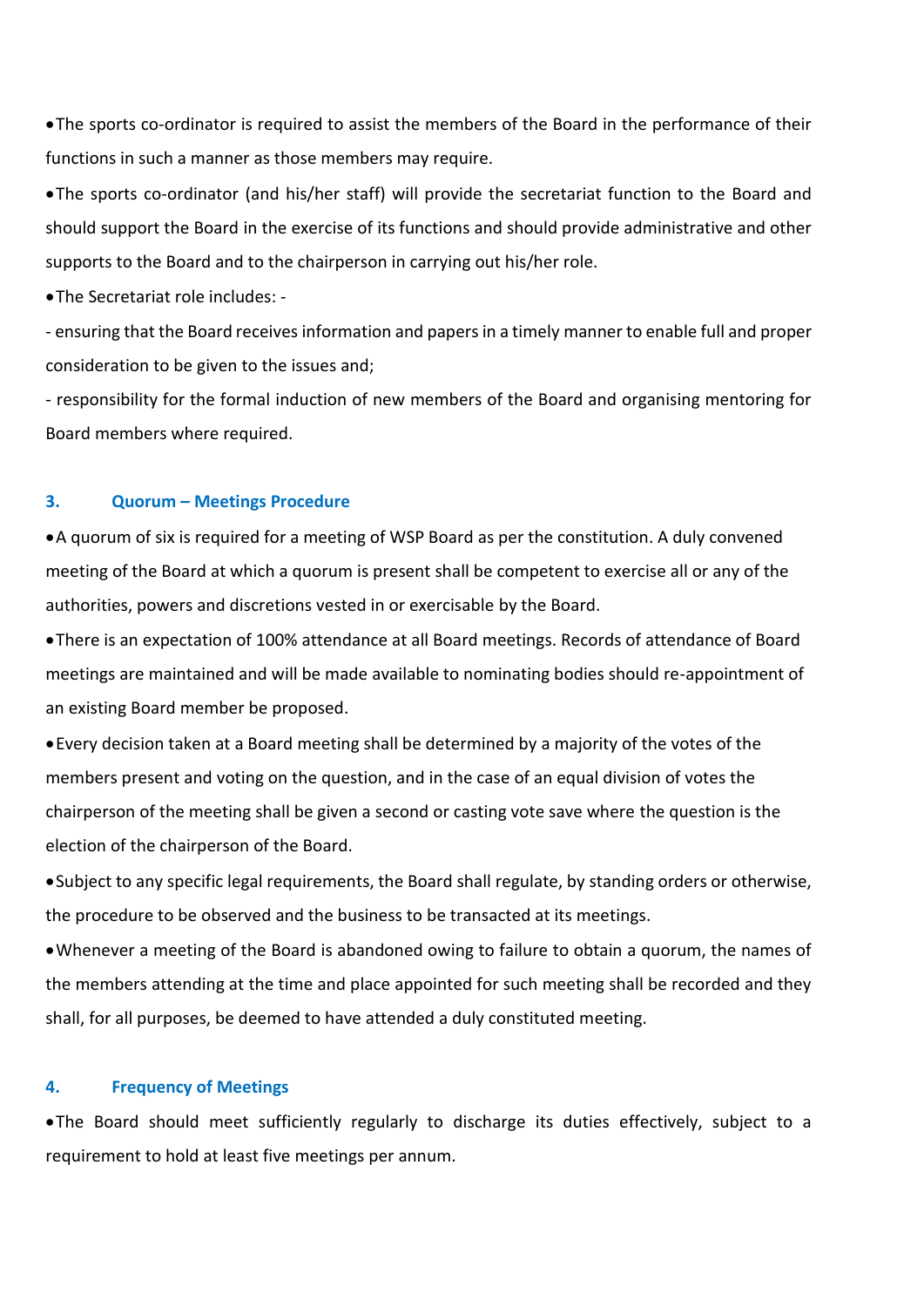•The Board should be supplied, in a timely manner with information in a form and of a quality appropriate to enable it to discharge its duties.

#### **5. Notice of Meetings**

•Meetings of the Board shall be summoned by the Secretary of the Board at the request of the chairperson of the Board.

•Unless otherwise agreed, notice of each meeting confirming the venue, time and date together with an agenda of items to be discussed, shall be forwarded to each member of the Board and any other person required to attend no later than seven days before the date of the meeting. Supporting papers shall be sent to Board members and to other attendees as appropriate, at the same time.

#### **6. Minutes of Meetings**

•Minutes of each meeting must be prepared and circulated to Board members for approval, as soon as possible after meeting.

•The Board meetings are held in private, and there would be an expectation that the Board would meet in private sessions occasionally, without the co-ordinator or staff present. In such cases, the minutes should record the nature of the item being discussed.

•The Board should have in place a procedure for recording the concerns of Board members that cannot be resolved, expressed at a Board meeting, in the minutes.

•The Secretary of the Board shall minute the proceedings and resolutions of all meetings of the Board, including recording the names of those present and in attendance.

#### **7. Duties: General Principles**

•The Board is collectively responsible for leading and directing WSP.

•The Board must perform and not delegate matters as outlined in the "Schedule of Matters" as approved by the Board on  $5<sup>th</sup>$  February, 2021.

•The co-ordinator is the accountable person to the Board for the delivery of its strategic plan and operational priorities.

Without prejudice to the above, the Board also has the following duties: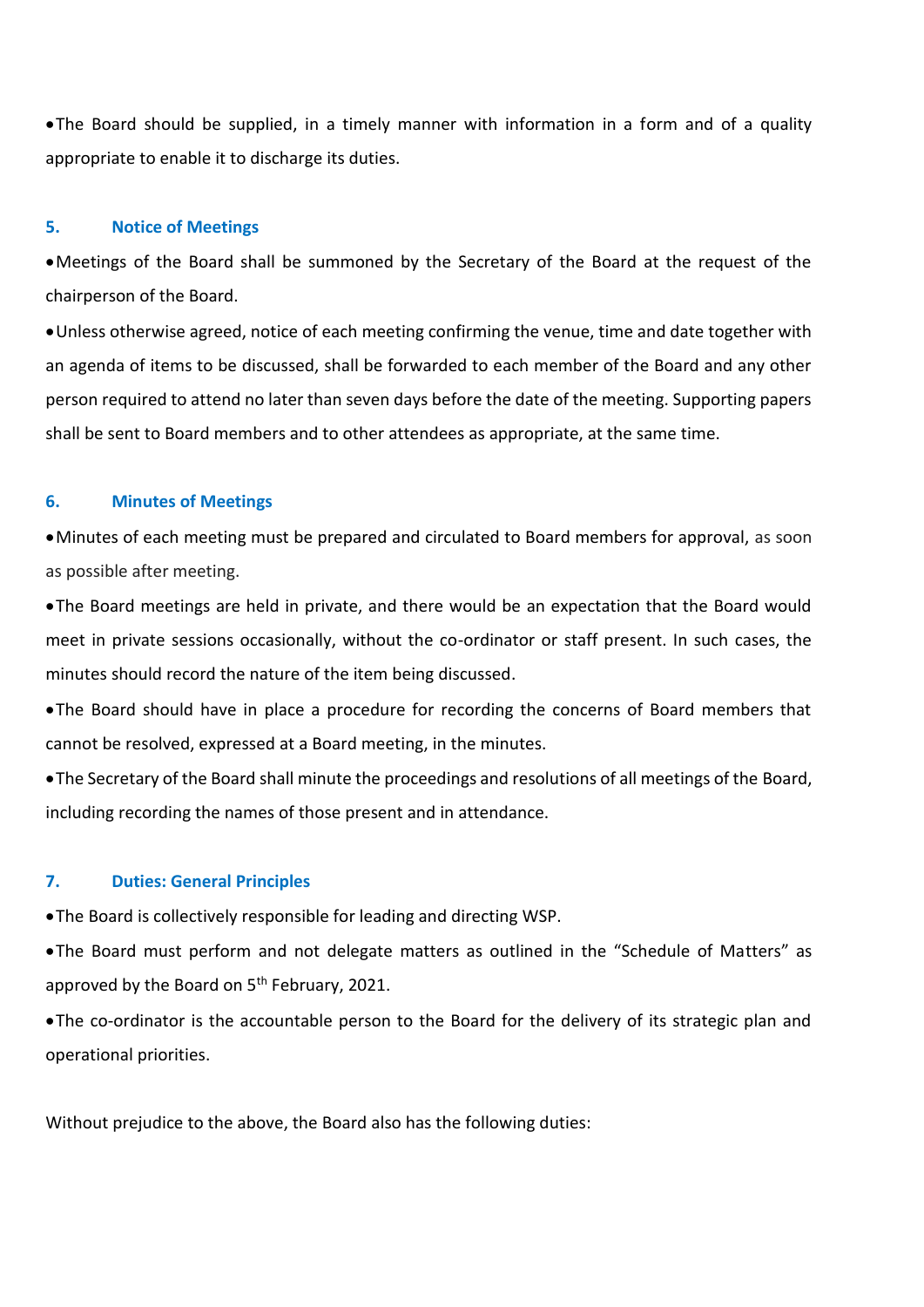## **Overseeing the Staff**

The Board is responsible for ensuring oversight over the co-ordinator to account for the effective performance of his/her functions in the management of WSP, in accordance with the funding agreements and the strategic plan and priorities.

## **Setting the Strategic Direction and reviewing progress**

The Board is responsible for setting the strategic direction of WSP and for reviewing organisational progress against strategy (this includes receiving performance reports on the progressing of key issues along with clear and measurable indicators and targets). This duty also incorporates adopting a process for setting strategy, including stakeholder engagement and interaction.

## **Keeping up to date on strategic issues and changes affecting WSP**

The Board shall keep itself up to date and fully informed about strategic issues and changes affecting WSP and the environment in which it operates.

## **Monitoring organisational performance**

As part of its oversight and monitoring role, the Board will discuss and agree on the performance measures and indicators as well as other financial and non-financial information that it requires to monitor the performance of the LSP. The performance oversight will be set in the context of the strategic plan and annual plan, funding agreements and/or budget.

The Board should agree and formalise a review of the strategy to be scheduled periodically to consider its fitness for purpose or whether aspects need to be revisited in the context of local circumstances or new or updated government policy or other changes occurring.

### **Overseeing the financial governance of WSP**

Ensuring it has visibility on the overall financial performance and financial position at any juncture is a key duty of the Board. This will necessitate relevant and timely information on the current income and expenditure and cash-flow positions. The Board shall satisfy themselves that systems of control are robust, and in this context, the Board will be supported in this role by the committees.

### **Annual Plans and Budgets**

The Board should approve an annual plan and/or budget and should formally undertake an evaluation of actual performance by reference to the plan and/or budget on an annual basis.

## **Annual Report and Financial Statements**

The Board is responsible for the preparation and adoption of the annual report and financial statements in accordance with the accounting standards and formats for the sector as well as the requirements set by the CRO.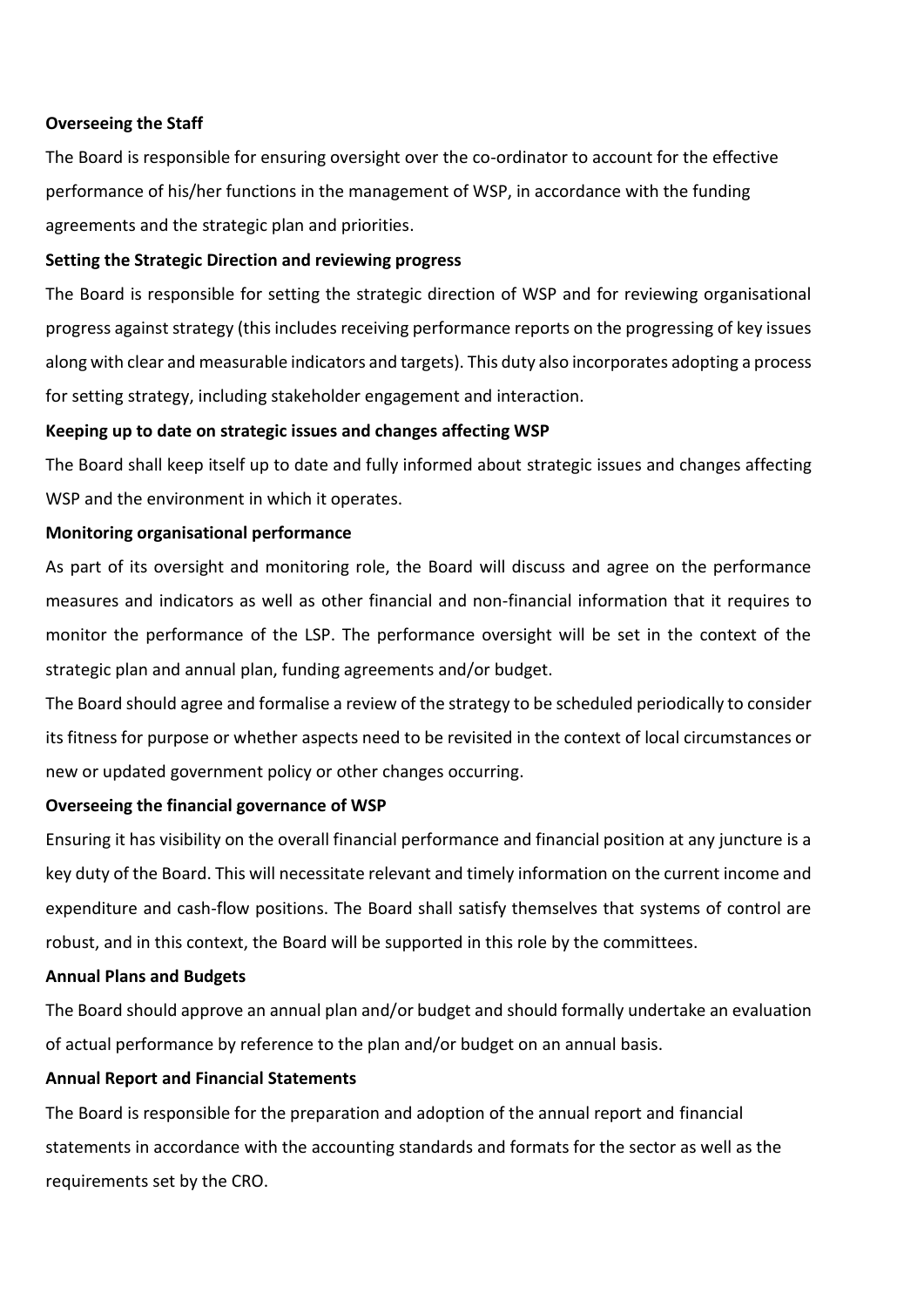## **Chairperson's report**

Together with the annual report and financial statements, a chairperson's statement and a board governance report will be included in the annual report.

## **Audit, Governance and Risk Management**

The Board maintains responsibility for and makes the final decisions on all of these areas. The Board has responsibility for ensuring that effective systems of internal control (including financial, operational and compliance controls and risk management) are instituted and implemented, and the Board should review the effectiveness of these systems annually. The Board will be supported in this role by the work of the Finance, Audit and Risk Committee and internal audit. The Board should set the risk appetite for the organisation, approve the risk management policy, the risk management framework, and monitor its effectiveness. The Board should review material risk incidents (including near misses) and note or approve management's actions, as appropriate.

# **Ensuring that legal, regulatory and governance obligations are adhered to**

The Board is responsible for ensuring that legal, regulatory, and governance obligations are adhered to. The Board should satisfy itself that all such obligations are identified and made known to it. If a Board member finds evidence that there is non-compliance with any statutory obligations that apply to WSP, he /she should bring this to the Board attention.

# **Public Procurement**

It is the responsibility of the Board to satisfy itself that the requirements for public procurement are adhered to.

# **Corporate Governance generally**

The Board shall keep under review corporate governance developments (including ethics-related matters) that might affect WSP with the aim of ensuring that WSP's corporate governance policies and practices continue to be in line with best practice, including the Sport Ireland Governance Code.

## **Ethics**

The Board is responsible for behaving in accordance with the highest standards of ethics and ensuring they operate in compliance with Conflicts of Interest procedures, Gift and Hospitality policy, Ethics obligations, the obligation to keep information confidential and any other obligations as set out in the board member code of conduct.

# **Fiduciary Duty**

All Board members have a fiduciary duty to WSP in the first instance (i.e. the duty to act in good faith and in the best interests of the company). The principle fiduciary duties owed by Board members are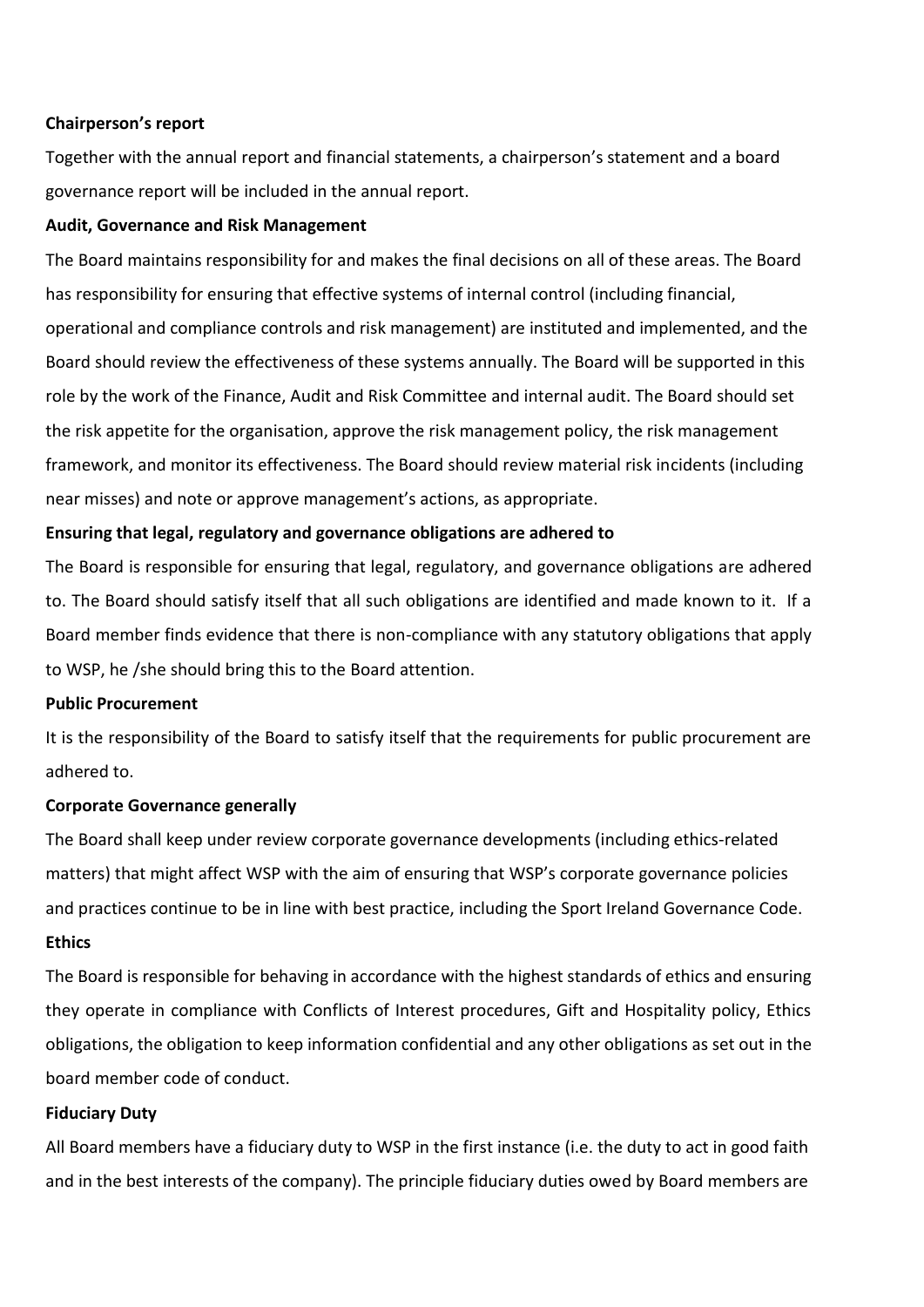#### set out in the Companies Act 2014.

#### **Monitoring and assessing its own performance and that of its committees**

The Board should evaluate its own performance and that of its committees (this should include the identification by the Board of any gaps in competencies and ways these gaps could be addressed). It would be good practice to carry this evaluation out on a regular basis. A Board Self-Assessment Evaluation Questionnaire and other options for the evaluation are available. The chairperson should act on the results of the performance evaluation by addressing any weakness identified through the Board self-assessment evaluation. At least annually, as part of its monitoring of performance, the Board should consider and approve the annual work programmes of its Committees.

#### **Board Committees**

The Board may, from time to time, establish such committees of the Board as are necessary to assist it in the performance of its duties and to assist the Board in discharging its functions.

•A Committee of the Board should have written Terms of Reference provided by the Board, and the Board should agree on the intervals within which these terms of reference should be reviewed by the Board and updated as appropriate.

•The Terms of Reference for the Committees should provide that it is a function of the Board to appoint chairpersons and members of Committees.

•The Board Committees shall provide regular reports to the Board.

•All protocols concerning the operation of the Board shall be applied to the Committees.

# **Induction**

The Board shall ensure that on appointment, Board members receive a formal letter of appointment setting out clearly what is expected of them in terms of time commitment, committee service and involvement outside Board meetings.

## **8. Reporting Responsibilities**

#### **Reporting to the Board**

•The Board shall receive regular reports from the co-ordinator and Board sub-committees. To support this, the Board shall ensure effective accountability and holding to account arrangements are in place and operate as necessary.

#### **Reporting from the Board**